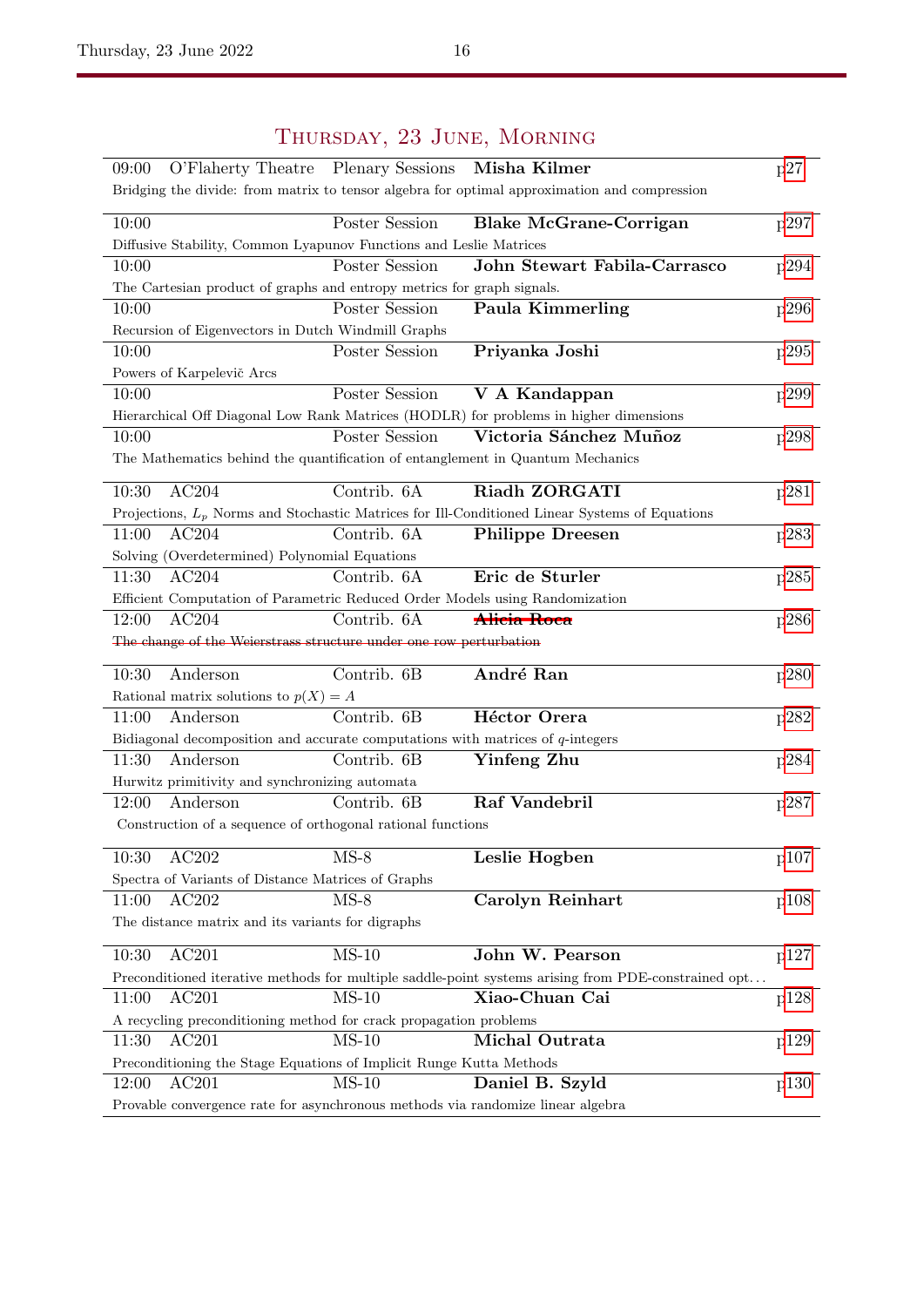| 10:30<br>O'Flaherty                                                                   | $MS-11$ | Michael William Schroeder $(\#35)$ | p139 |  |
|---------------------------------------------------------------------------------------|---------|------------------------------------|------|--|
| On the spectrum of graduate research projects with Richard Brualdi                    |         |                                    |      |  |
| O'Flaherty<br>11:00                                                                   | $MS-11$ | <b>John Goldwasser</b>             | p140 |  |
| Permanents of $t$ -triangular $(0, 1)$ -matrices                                      |         |                                    |      |  |
| 11:30<br>O'Flaherty                                                                   | $MS-11$ | Jennifer J. Quinn                  | p141 |  |
| Determinants:Digraphs::Pfaffians:Matchings                                            |         |                                    |      |  |
| 12:00<br>O'Flaherty                                                                   | $MS-11$ | Richard A. Brualdi                 | p142 |  |
| Pattern-Avoiding Permutation Matrices                                                 |         |                                    |      |  |
| D'Arcy Thompson<br>10:30                                                              | $MS-15$ | Luca Gemignani                     | p167 |  |
| Comparison Theorems for Splittings of M-matrices in block Hessenberg Form             |         |                                    |      |  |
| $D'$ Arcy Thompson<br>11:00                                                           | $MS-15$ | Kevin Vander Meulen                | p168 |  |
| Using the Hessenberg Form of a Sparse Companion Matrix                                |         |                                    |      |  |
| D'Arcy Thompson<br>11:30                                                              | $MS-15$ | Gianna M. Del Corso                | p169 |  |
| Orthogonal iterations on companion-like pencils                                       |         |                                    |      |  |
| D'Arcy Thompson<br>12:00                                                              | $MS-15$ | Robert M. Corless                  | p170 |  |
| Algebraic Companions                                                                  |         |                                    |      |  |
|                                                                                       |         |                                    |      |  |
| AC215<br>10:30                                                                        | $MS-18$ | Angeles Carmona                    | p203 |  |
| Schrödinger random walks and mean first passage time generalization                   |         |                                    |      |  |
| AC215<br>11:00                                                                        | MS-18   | <b>Karel Devriendt</b>             | p204 |  |
| The resistance magnitude of a graph                                                   |         |                                    |      |  |
| AC215<br>11:30                                                                        | $MS-18$ | <b>Manuel Miranda</b>              | p205 |  |
| Biased Advection operators on undirected graphs                                       |         |                                    |      |  |
| AC215<br>12:00                                                                        | $MS-18$ | <b>Steve Kirkland</b>              | p206 |  |
| Directed forests and the constancy of Kemeny's constant                               |         |                                    |      |  |
| AC214<br>10:30                                                                        | $MS-21$ | <b>Kim Batselier</b>               | p228 |  |
| Tensor-based methods for large-scale inverse problems in machine learning             |         |                                    |      |  |
| 11:00<br>AC214                                                                        | $MS-21$ | <b>Gerwald Lichtenberg</b>         | p229 |  |
| Multilinear Modeling for Control and Diagnosis                                        |         |                                    |      |  |
| AC214<br>11:30                                                                        | $MS-21$ | <b>Jan Decuyper</b>                | p230 |  |
| Decoupling multivariate functions using a nonparametric filtered tensor decomposition |         |                                    |      |  |
| AC214<br>12:00                                                                        | $MS-21$ | Patrick Gelß                       | p231 |  |
| Tensor-based training of neural networks                                              |         |                                    |      |  |
| AC213<br>10:30                                                                        | $MS-22$ | Heide Gluesing-Luerssen            | p241 |  |
| Independent Spaces of $q$ -Polymatroids                                               |         |                                    |      |  |
| 11:00<br>AC213                                                                        | $MS-22$ | Giuseppe Cotardo                   | p242 |  |
| Rank-Metric Lattices                                                                  |         |                                    |      |  |
| AC213<br>11:30                                                                        | $MS-22$ | Anina Gruica                       | p243 |  |
| MRD Codes and the Average Critical Problem                                            |         |                                    |      |  |
| AC213<br>12:00                                                                        | $MS-22$ | Ferdinando Zullo                   | p244 |  |
| From linear to non-linear functions over finite fields                                |         |                                    |      |  |